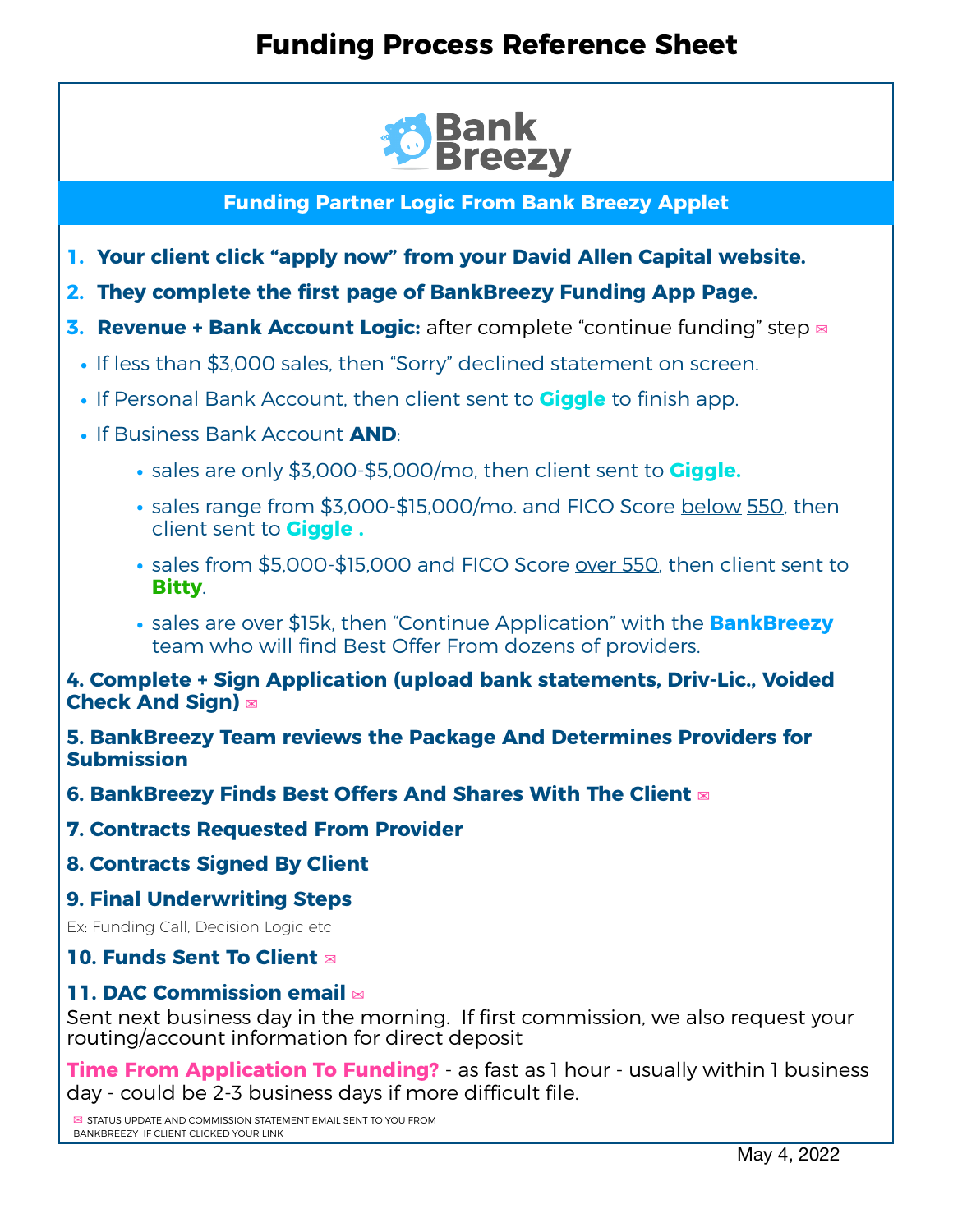# **Funding Quick Reference Sheet**

Partnered Together To Serve CigWorkers and 1099-Contractors





# **Gig-Worker Funding/Terms**

### **Instant Online Funding Up To \$5,000**

## **Approval Amount**

Approximately 20-25% of Mo. Revenue Ex: \$8,000 Monthly Revenue = \$1,600-\$2,000 Offer.

## **Repayment Amount**

1.39x Average Advanced Amount Range of 1.19-1.6x Average Ex: Receive \$2,000 pay back \$2,700.

## **8-16 WEEKS**

**Automatic WEEKLY Payment**

## **Minimum Requirements**

**√ Personal Or Business Checking Account**

- **√ Online Banking Is Setup**
	- **√ 3+ Months in Business**
	- **√ \$3,000+ Monthly Sales**
- **√ 4+ Deposits Per Month**
- **√ Minimal NSFs/Negative Days**

## **√ Current Loan Consideration**

If client has current capital advance, the amount still owed will be taken into consideration and cause a reduction in approval amount. **More Funds ("2nd - 4th Positions") MAY be available**

**Note: Giggle Does Not Fund in NY or CA**

Partnered Together To Serve Small Businesses!

**Bank Breezy** 

bitty ADVANCE

# **Small Business Funding/Terms**

# **Same Day Funding Up To \$25k**

## **Approval Amount**

Approximately 75% of Monthly Revenue Ex: \$10,000 Monthly Revenue = \$7,500 Advance Offer.

## **Repayment Amount**

1.19 - 1.69x Advanced Amount

Ex: Receive \$10,000 pay back \$11,900-\$16,900. 1.19-1.29x if Paid In Full 30 Days 1.29-1.39x if Paid In Full 60 Days 1.49-1.69x if pay over Full Term

## **4-6 Month Term**

**Automatic Daily Payment** (sometimes weekly)

# **Minimum Requirements**

# **√ Business Checking Account**

Must be in name of the Business, not a Personal Account used for business.

**√ Online Banking Is Setup**

**√ 6+ Months in Business**

**√ \$5,000+ Monthly Sales**

**√ Owner has 550+ FICO Score**

# **√ Minimal NSFs/Negative Days**

No more than 5 NSF or negative days in any of last 3 months.

## **√ Current Loan Consideration**

If client has current capital advance, the amount still owed will be taken into consideration and cause a reduction in approval amount. **More Funds ("2nd Positions") MAY be available.**

May 4, 2022